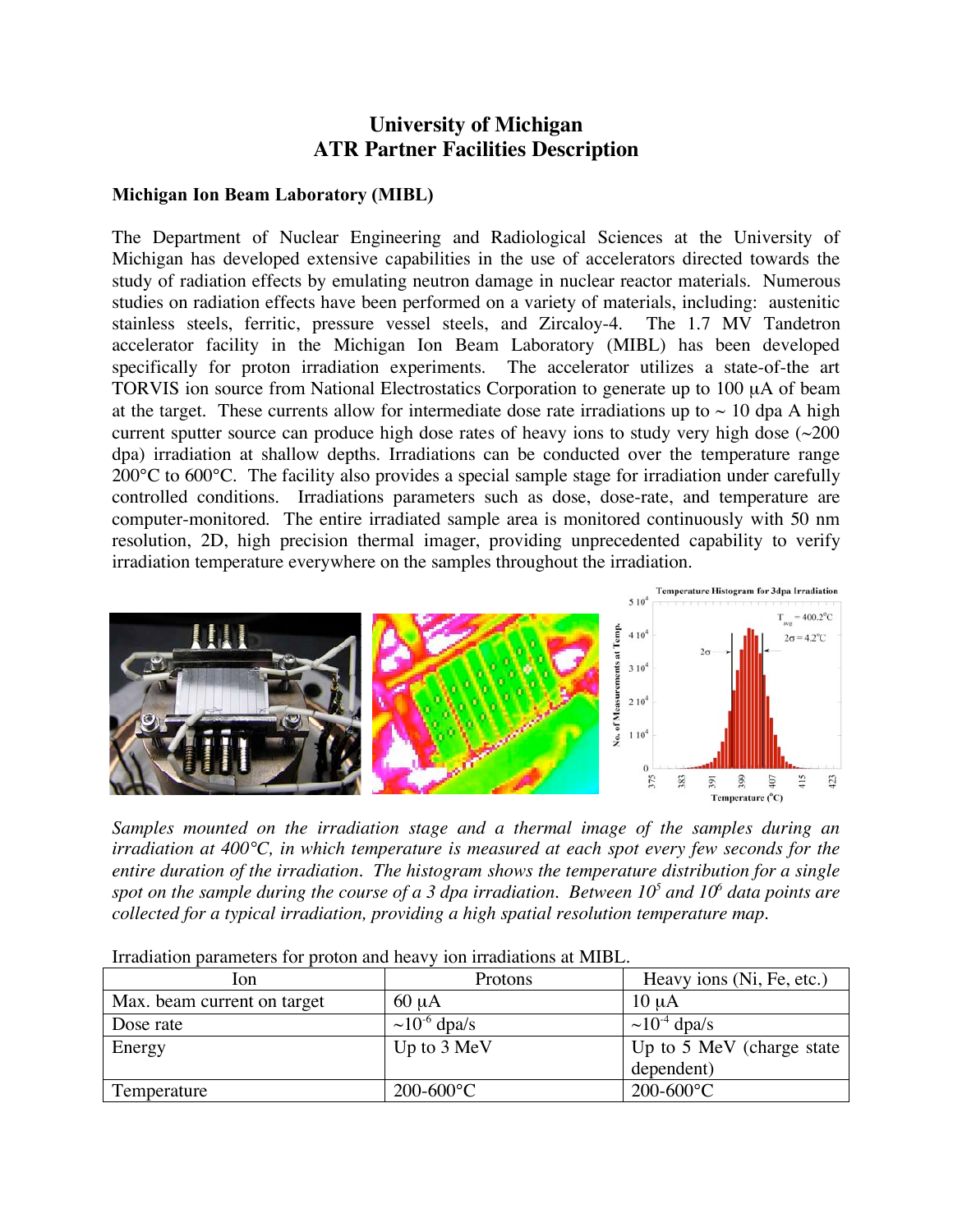The MIBL facility has also recently obtained an in-situ cell designed to accommodate protonirradiation of metals in contact with liquid environments. This system was designed and constructed at ORNL and has been used at ORNL up to temperatures of 288°C and pressures of 1100 psi. Higher temperatures and pressures are possible. The accelerator system provides unparalleled capabilities to conduct irradiation damage studies using ions rather than neutrons, and thus enjoys the advantages of short irradiation times, reduced sample activity and low cost compared to that for the neutron irradiation.

A National Electrostatics Corporation (NEC), 400 kV implanter is capable of delivering beams with energies between 10 and 400 keV from potentially any element in the periodic table. The ion source was designed for production of ion beams with currents ranging from several microamperes to more than a milliampere. It is capable of ionizing elements that have low vapor pressure, and producing ions by sputtering solid targets or by ionizing gases. Beam fluences of up to  $10^{20}$  atoms/cm<sup>2</sup> could be achieved in an area of a square inch in a few hours. Double ionization states for some elements  $(Ar^{2+}, O^{2+}, etc)$  allow for implants at energies of up to 800 keV. The target chamber provides an implant area of up to 6 inches in diameter, and temperature control from 77K to 1073K. A rotating carousel permits simultaneous loading of twelve 2-inch wafers, five 4-inch wafers or four 6-inch wafers for sequential implantation. The target chamber is equipped with a 4-point Faraday cup system that allows for precise beam monitoring and dose measurement with an operating pressure in the 10<sup>-8</sup> torr range.



*The Michigan Ion Beam Laboratory for Surface Modification and Analysis.*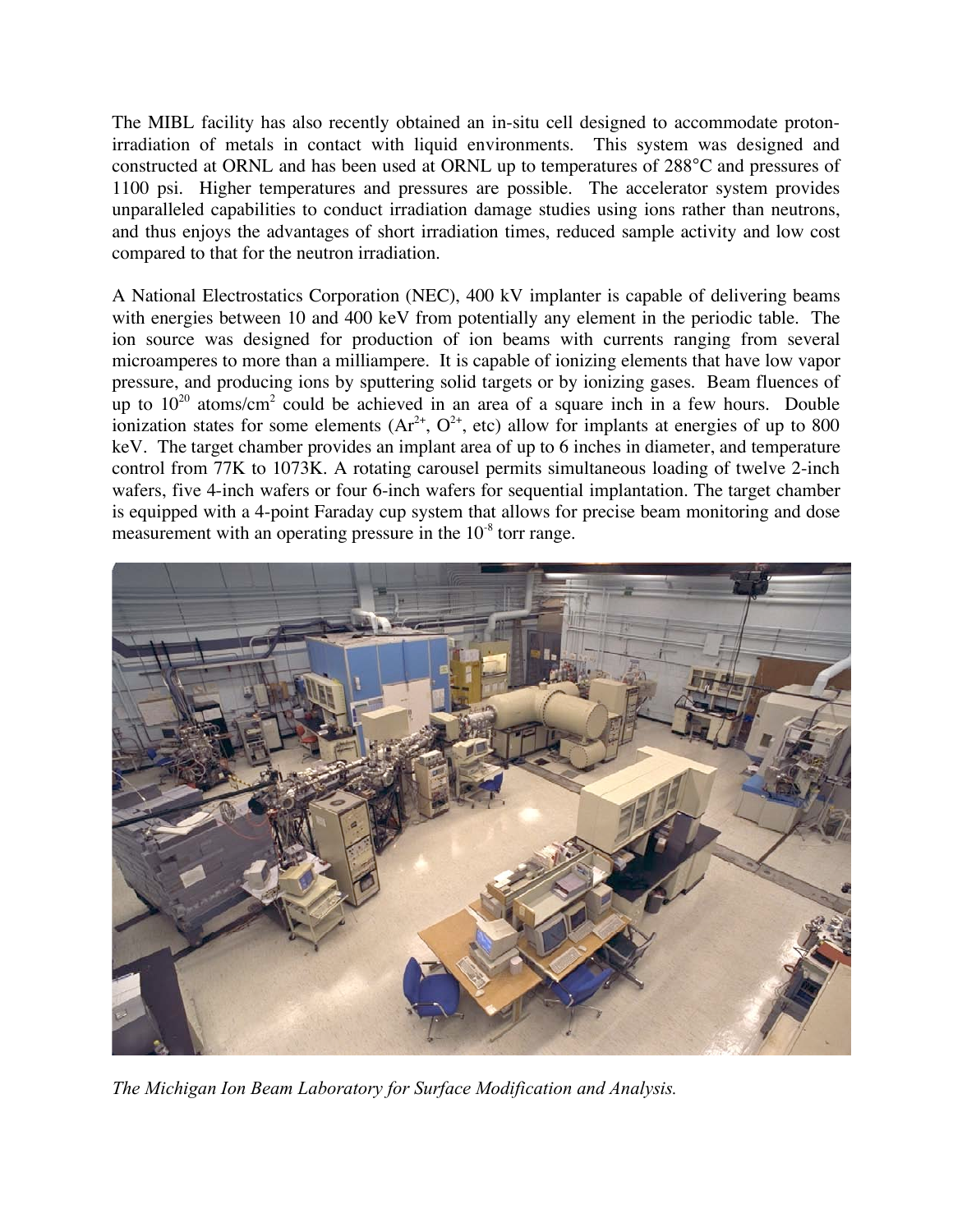The ion beam assisted deposition system combines film formation with simultaneous ion bombardment in order to control the properties of the deposited layer. The system consists of a low energy, high current ion gun (<1.2 keV, several mA), two 6 kw electron beam guns for vapor deposition, and a versatile stage for controlling the temperature of the substrate between – 100°C and 1000°C. Ion type (generally noble gas), ion energy, angle and ion-to-atom arrival rate ratio can be precisely controlled in order to control the physical properties of the film, including density, stress, texture, grain size and the structure of the interface. Beams of nitrogen or oxygen can be used for reactive ion beam deposition in which the ion reacts with the evaporated element to form a nitride or oxide.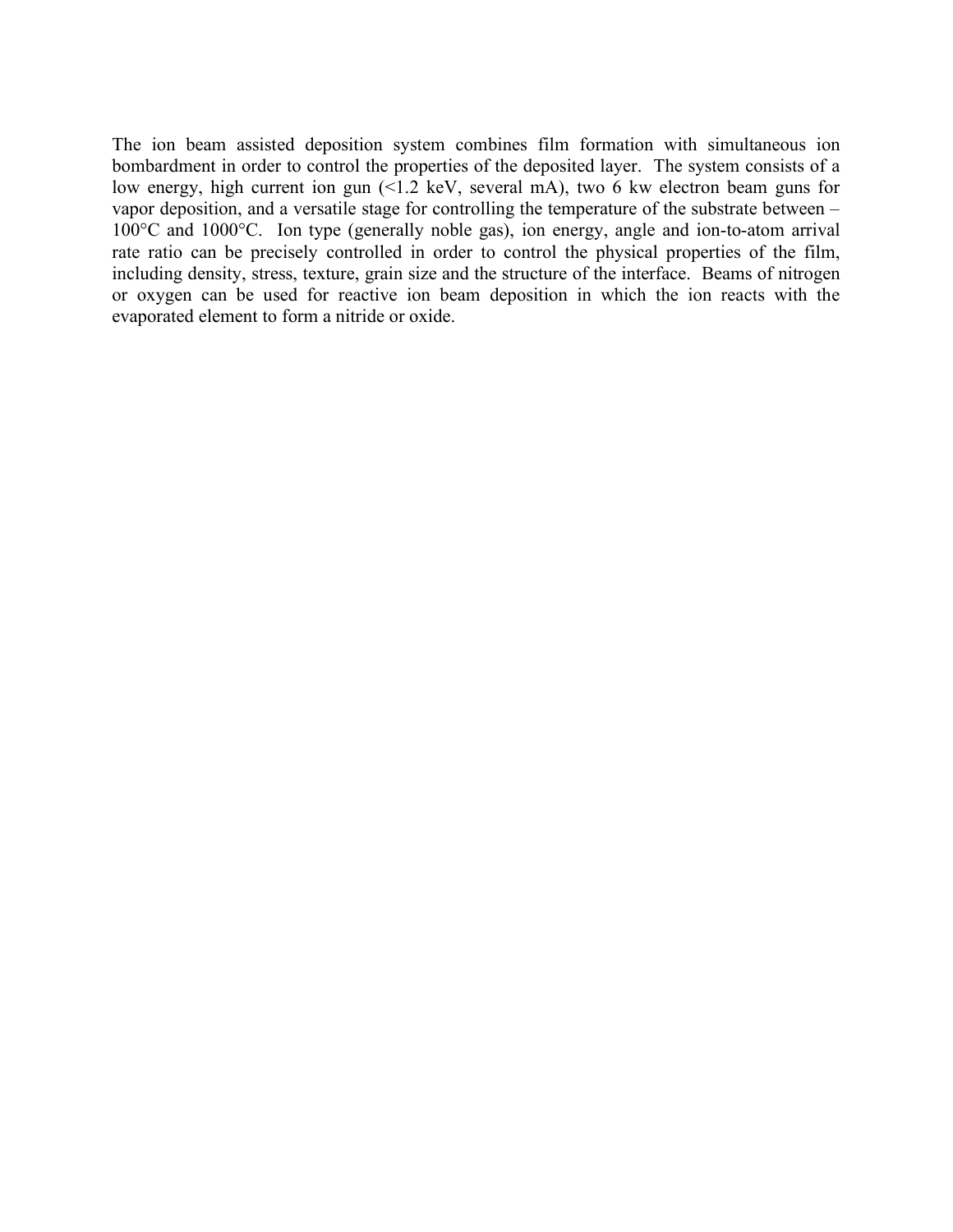## **Irradiated Materials Complex (IMC)**

The Irradiated Materials Laboratory provides the capability to conduct high temperature mechanical properties, and corrosion and stress corrosion cracking experiments on neutron irradiated materials in an aqueous environment, including supercritical water, and to characterize the fracture surfaces after failure. The facility utilizes two laboratories in the Phoenix Memorial Laboratory at the University of Michigan. They are the Irradiated Materials Laboratory (IML) and the hot cells, which together comprise the Irradiated Materials Complex (IMC).



*Schematic diagram of the Irradiated Materials Laboratory and Hot Cell #1 in the Irradiated Materials Complex at the University of Michigan.*

IML currently has three systems. Each of them consists of a high temperature autoclave, circulating water loop, load frame and servomotor for conducting constant extension rate tensile (CERT) and crack growth rate (CRG) tests in high temperature water. One system has the capability to provide supercritical water at a temperature of 600°C and a pressure of 30 MPa. The other two facilities are rated at 365°C and 20 MPa. Each of the facilities is equipped with two autoclave heads. One is used to test up to 4 samples simultaneously in CERT mode and one is for CGR testing using the DC potential drop (DCPD) technique. All of the test frames are on wheels to permit loading and unloading in the hot cell and testing in IML.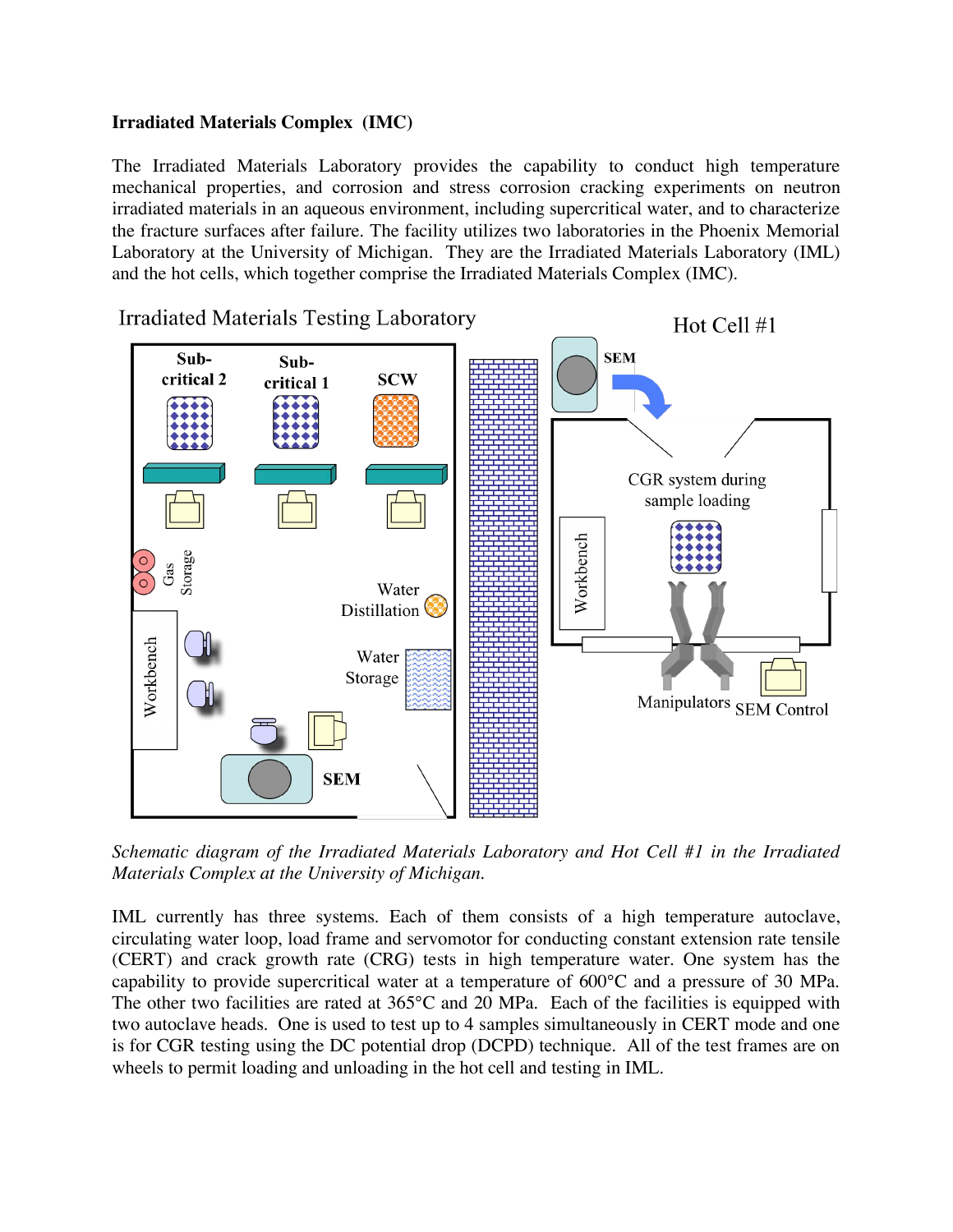

*The SCW facility in IML and a schematic of its mobile construction.*

Hot cell #1 is used for specimen loading, autoclave closure and pressure testing and sample unloading after test completion. It is also used for post-test SEM analysis of fracture and gage sections. IML consists of a high temperature autoclave, circulating water loop, load frame and servo motor for conducting constant extension rate tensile (CERT) and crack growth rate (CRG) tests in subcritical or supercritical water up to 600°C and 30 MPa. A scanning electron microscope (SEM) is also available for the analysis of fracture surfaces for sample fractured in either CERT or CGR modes in the autoclave system. Both the autoclave system and the SEM are mobile and may be used in either the hot cell or the accompanying laboratory. This facility is the only one in the world with the capability to conduct SCC tests on neutron-irradiated samples in supercritical water.



*Specimen loading and autoclave sealing in the hot cell (top row), and placement of the SEM in the hot cell with the control panel outside the cell (bottom row).*